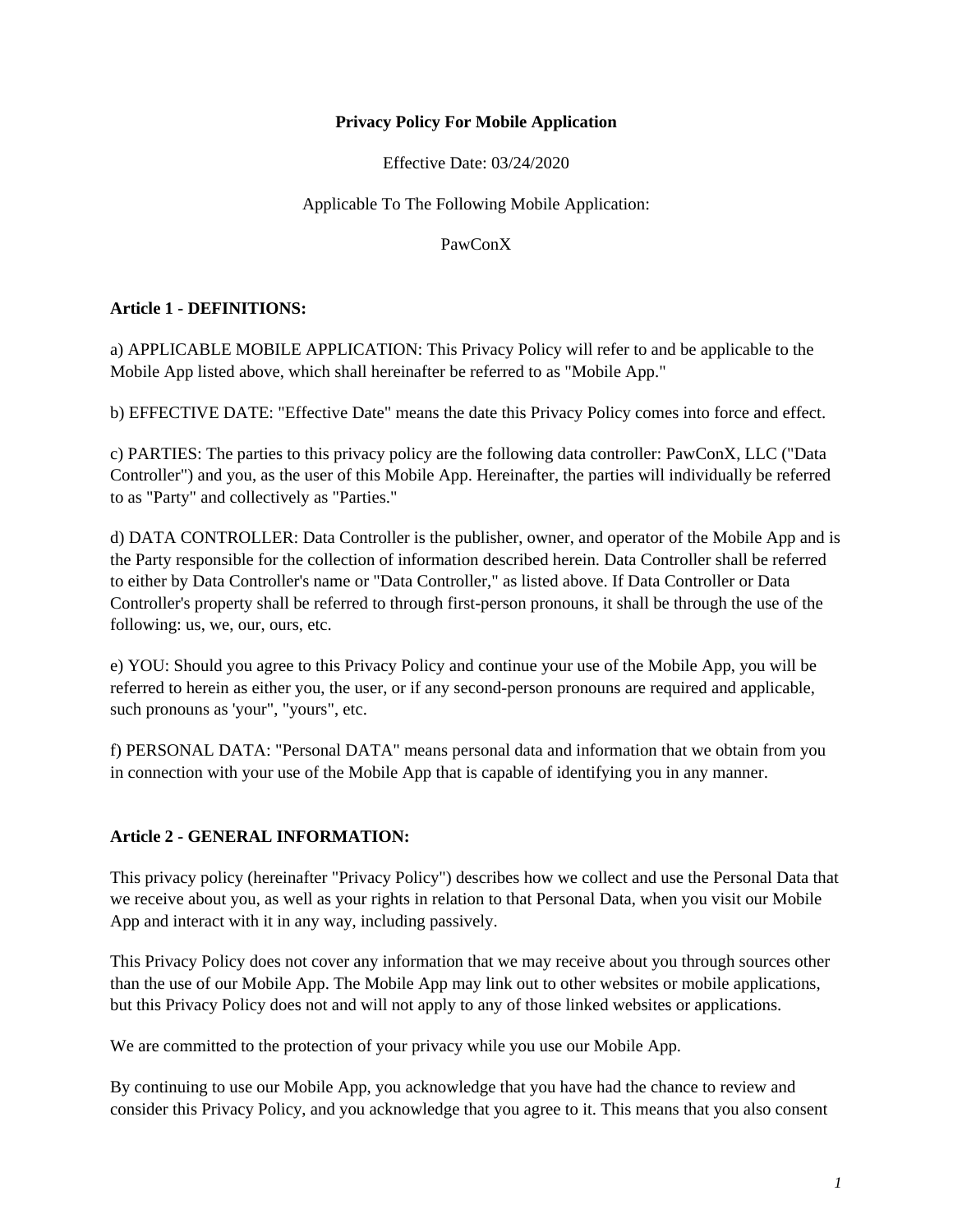to the use of your information and the method of disclosure as described in this Privacy Policy. If you do not understand the Privacy Policy or do not agree to it, then you agree to immediately cease your use of our Mobile App.

# **Article 3 -CONTACT AND DATA PROTECTION OFFICER:**

The Party responsible for the processing of your personal data is as follows: PawConX, LLC. The Data Controller may be contacted as follows:

kscarbrough@pawconx.com

The Data Controller and operator of the Mobile App are one and the same.

The Data Protection Officer is as follows: Kwinton Scarbrough. The Data Protection Officer may be contacted as follows:

kscarbrough@pawconx.com

# **Article 4 - LOCATION:**

Please be advised the data processing activities take place in the United States, outside the European Economic Area. Data may also be transferred to companies within the United States, but will only be done so in a manner that complies with the EU's General Data Protection Regulation or GDPR. The location where the data processing activities take place is as follows:

Ohio

# **Article 5 - MODIFICATIONS AND REVISIONS:**

We reserve the right to modify, revise, or otherwise amend this Privacy Policy at any time and in any manner. If we do so, however, we will notify you and obtain your consent to the change in processing. Unless we specifically obtain your consent, any changes to the Privacy Policy will only impact the information collected on or after the date of the change. It is also your responsibility to periodically check this page for any such modification, revision or amendment.

# **Article 6 - THE PERSONAL DATA WE RECEIVE FROM YOU:**

Depending on how you use our Mobile App, you will be subject to different types of Personal Data collected and different manners of collection:

**a) Registered users:** You, as a user of the Mobile App, may be asked to register in order to use the Mobile App in a legal manner.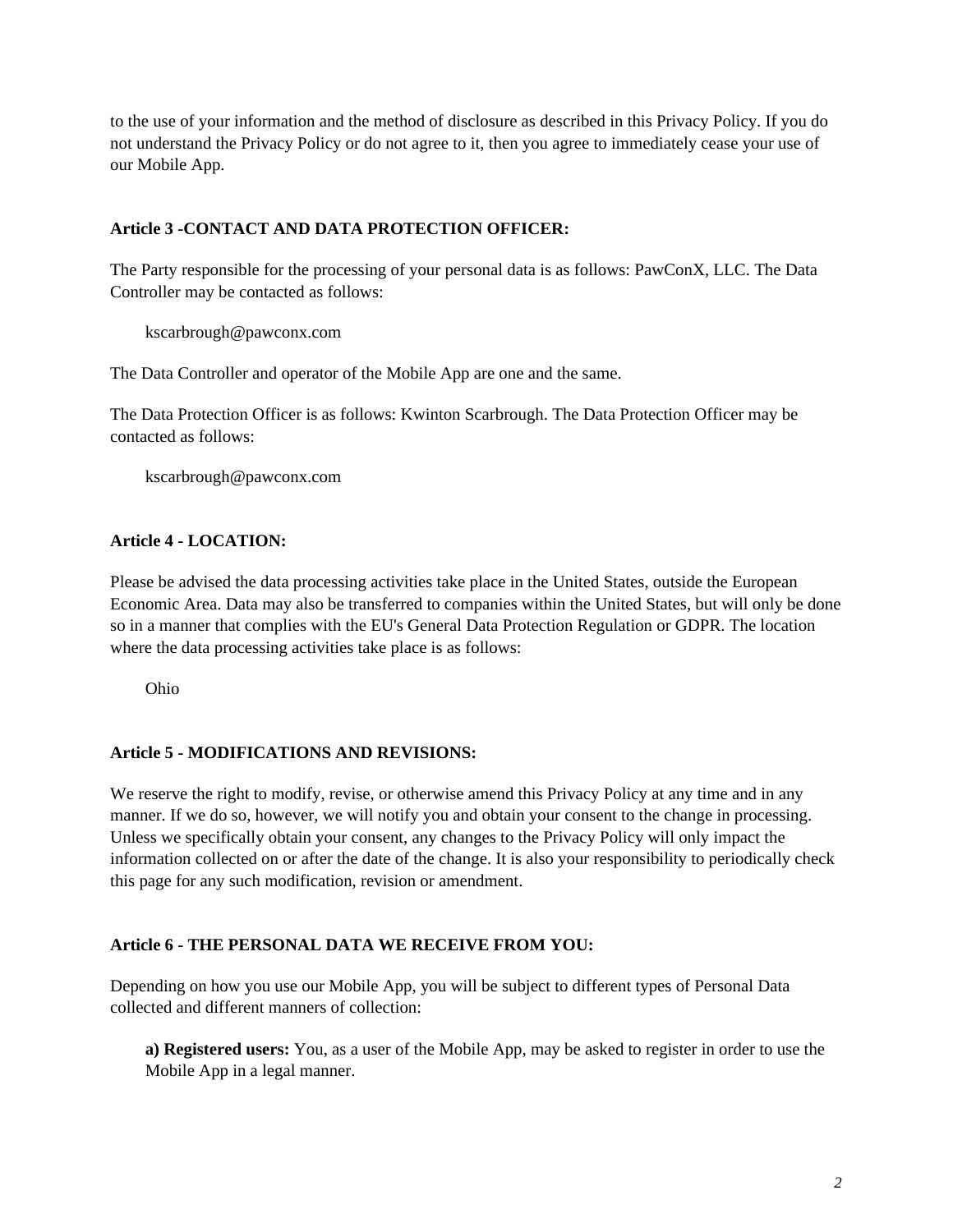During the process of your registration, we will collect some of the following Personal Data from you through your voluntary disclosure:

Email Address

Personal Data may be asked for in relation to:

I) Interaction with our representatives in any way

By undergoing the registration process, you consent to us collecting your Personal Data, including the Personal Data described in this clause, as well as storing, using or disclosing your Personal Data in accordance with this Privacy Policy.

**b) Unregistered users:** If you are a passive user of the Mobile App and do not register at all, you may still be subject to certain passive data collection ("Passive Data Collection"). Such Passive Data Collection may include through cookies, as described below, IP address information, location information, and certain browser data, such as history and/or session information.

**c) All users:** The Passive Data Collection that applies to Unregistered users shall also apply to all other users and/or visitors of our Mobile App.

# **Article 7 - THE PERSONAL DATA WE RECEIVE AUTOMATICALLY:**

**Cookies:** We may collect information from you through automatic tracking systems (such as information about your browsing preferences) as well as through information that you volunteer to us (such as information that you provide during a registration process or at other times while using the Mobile App, as described above).

For example, we use cookies to make your browsing experience easier and more intuitive: cookies are small strings of text used to store some information that may concern the user, his or her preferences or the device they are using to access the internet (such as a computer, tablet, or mobile phone). Cookies are mainly used to adapt the operation of the site to your expectations, offering a more personalized browsing experience and memorizing the choices you made previously.

A cookie consists of a reduced set of data transferred to your browser from a web server and it can only be read by the server that made the transfer. This is not executable code and does not transmit viruses.

Cookies do not record or store any Personal Data. If you want, you can prevent the use of cookies, but then you may not be able to use our Mobile App as we intend. To proceed without changing the options related to cookies, simply continue to use our Mobile App.

**Technical cookies:** Technical cookies, which can also sometimes be called HTML cookies, are used for navigation and to facilitate your access to and use of the site. They are necessary for the transmission of communications on the network or to supply services requested by you. The use of technical cookies allows the safe and efficient use of the site.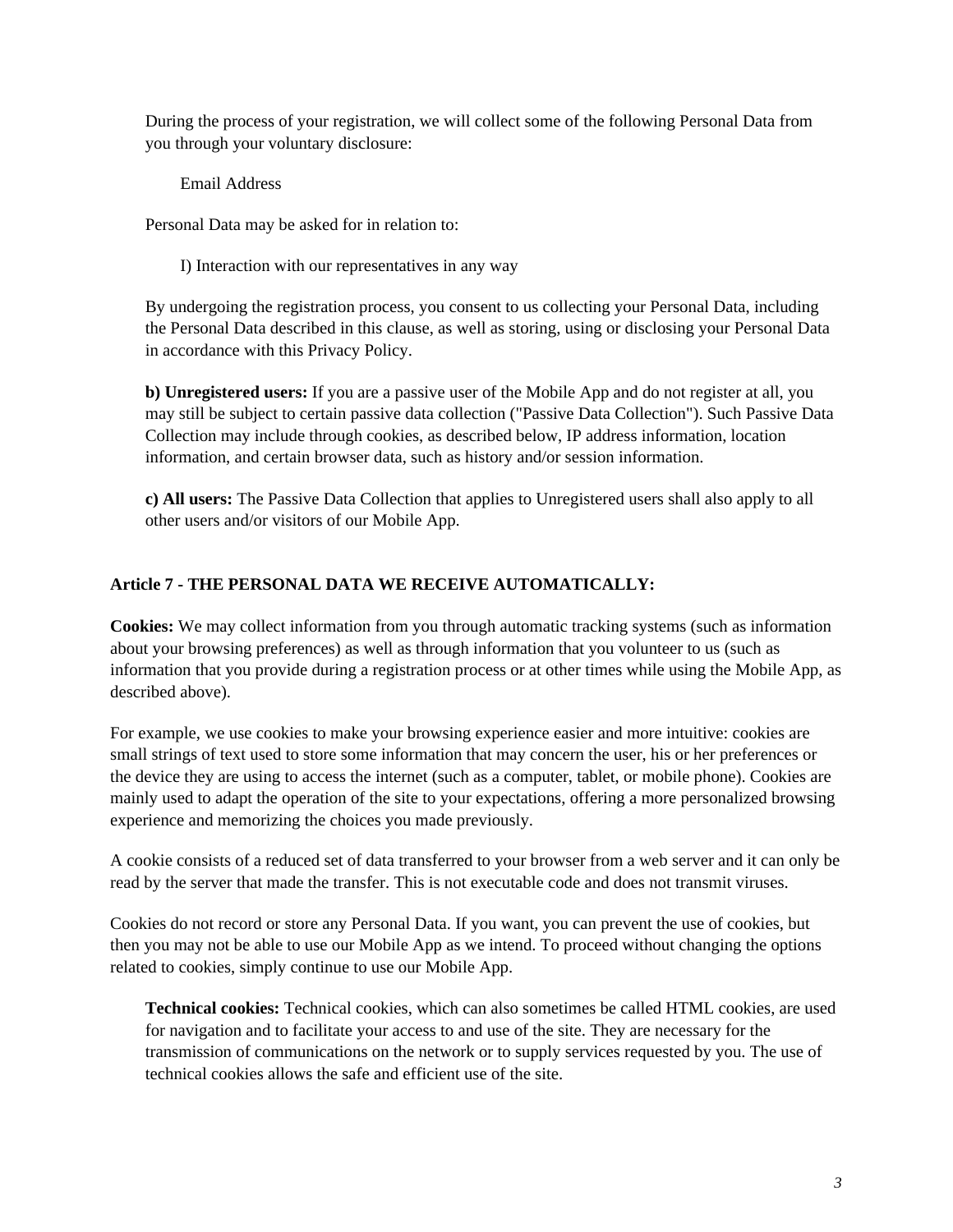You can manage or request the general deactivation or cancelation of cookies through your browser. If you do this though, please be advised this action might slow down or prevent access to some parts of the site.

Cookies may also be retransmitted by an analytics or statistics provider to collect aggregated information on the number of users and how they visit the Mobile App. These are also considered technical cookies when they operate as described.

Temporary session cookies are deleted automatically at the end of the browsing session - these are mostly used to identify you and ensure that you don't have to log in each time - whereas permanent cookies remain active longer than just one particular session.

**Support in configuring your browser:** You can manage cookies through the settings of your browser on your device. However, deleting cookies from your browser may remove the preferences you have set for this Mobile App.

For further information and support, you can also visit the specific help page of the web browser you are using:

- Internet Explorer: http://windows.microsoft.com/en-us/windows-vista/block-or-allow-cookies
- Firefox: https://support.mozilla.org/en-us/kb/enable-and-disable-cookies-website-preferences
- Safari: http://www.apple.com/legal/privacy/
- Chrome: https://support.google.com/accounts/answer/61416?hl=en
- Opera: http://www.opera.com/help/tutorials/security/cookies/

**Log Data:** Like all websites and mobile applications, this Mobile App also makes use of log files that store automatic information collected during user visits. The different types of log data could be as follows:

- internet protocol (IP) address;
- type of browser and device parameters used to connect to the Mobile App;
- name of the Internet Service Provider (ISP);
- date and time of visit;
- web page of origin of the user (referral) and exit;
- possibly the number of clicks.

The aforementioned information is processed in an automated form and collected in an exclusively aggregated manner in order to verify the correct functioning of the site, and for security reasons. This information will be processed according to the legitimate interests of the Data Controller.

For security purposes (spam filters, firewalls, virus detection), the automatically recorded data may also possibly include Personal Data such as IP address, which could be used, in accordance with applicable laws, in order to block attempts at damage to the Mobile App or damage to other users, or in the case of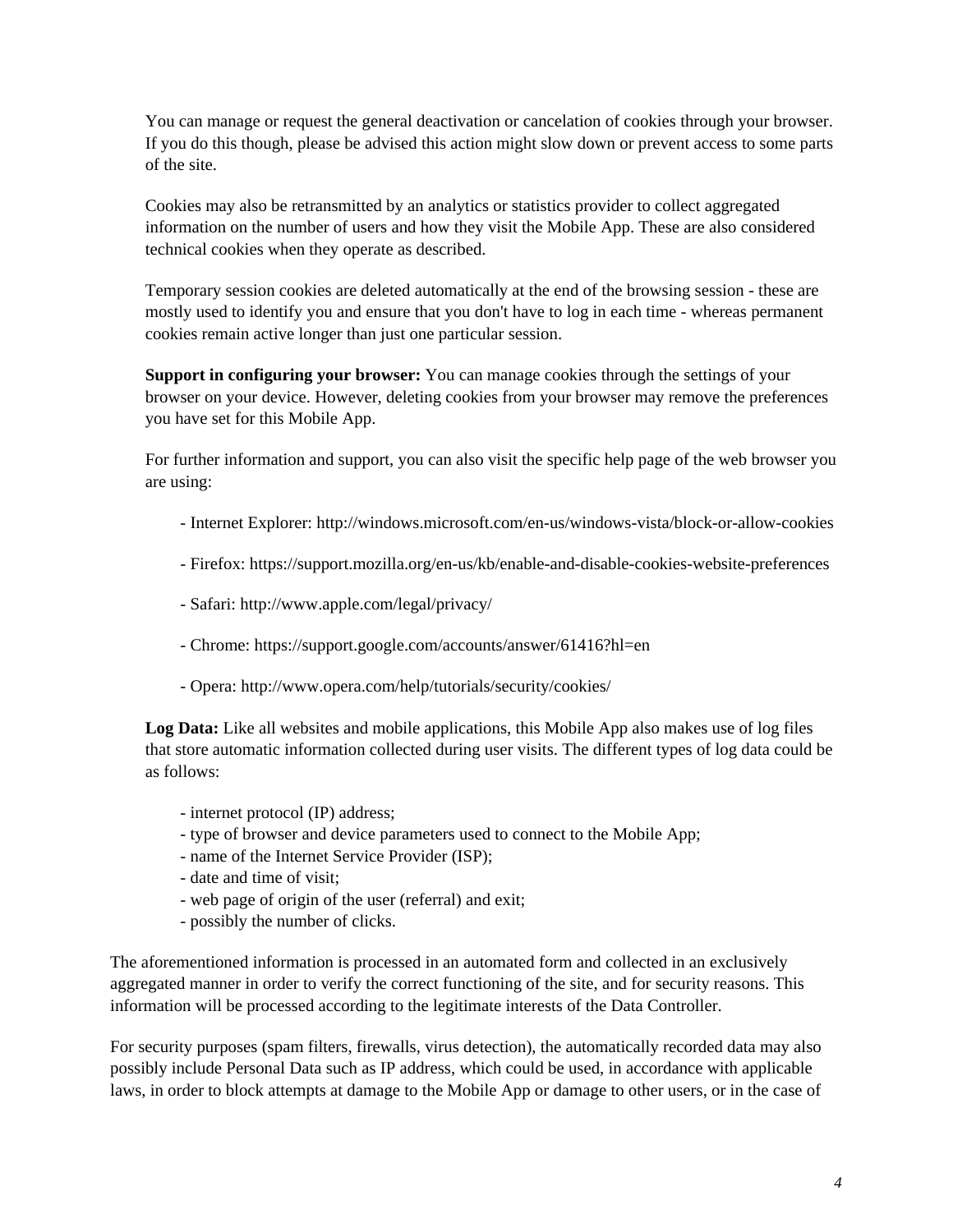harmful activities or crime. Such data are never used for the identification or profiling of the user, but only for the protection of the Mobile App and our users. Such information will be treated according to the legitimate interests of the Data Controller.

## **Article 8 - THIRD PARTIES:**

We may utilize third-party service providers ("Third-Party Service Providers"), from time to time or all the time, to help us with our Mobile App, and to help serve you.

We may use Third-Party Service Providers to assist with information storage (such as cloud storage).

We may provide some of your Personal Data to Third-Party Service Providers in order to help us track usage data, such as referral websites, dates and times of page requests, etc. We use this information to understand patterns of usage of, and to improve, the Mobile App.

We may use Third-Party Service Providers to host the Mobile App. In this instance, the Third-Party Service Provider will have access to your Personal Data.

We only share your Personal Data with a Third-Party Service Provider if that provider agrees to our privacy standards as set out in this Privacy Policy.

Your Personal Data will not be sold or otherwise transferred to other third parties without your approval.

Notwithstanding the other provisions of this Privacy Policy, we may provide your Personal Data to a third party or to third parties in order to protect the rights, property or safety, of us, our customers or third parties, or as otherwise required by law.

We will not knowingly share your Personal Data with any third parties other than in accordance with this Privacy Policy.

If your Personal Data might be provided to a third party in a manner that is other than as explained in this Privacy Policy, you will be notified. You will also have the opportunity to request that we not share that information.

In general, you may request that we do not share your Personal Data with third parties. Please contact us via email, if so. Please be advised that you may lose access to certain services that we rely on third-party providers for.

# **Article 9 - HOW PERSONAL DATA IS STORED:**

We use secure physical and digital systems to store your Personal Data when appropriate. We ensure that your Personal Data is protected against unauthorized access, disclosure, or destruction.

Please note, however, that no system involving the transmission of information via the internet, or the electronic storage of data, is completely secure. However, we take the protection and storage of your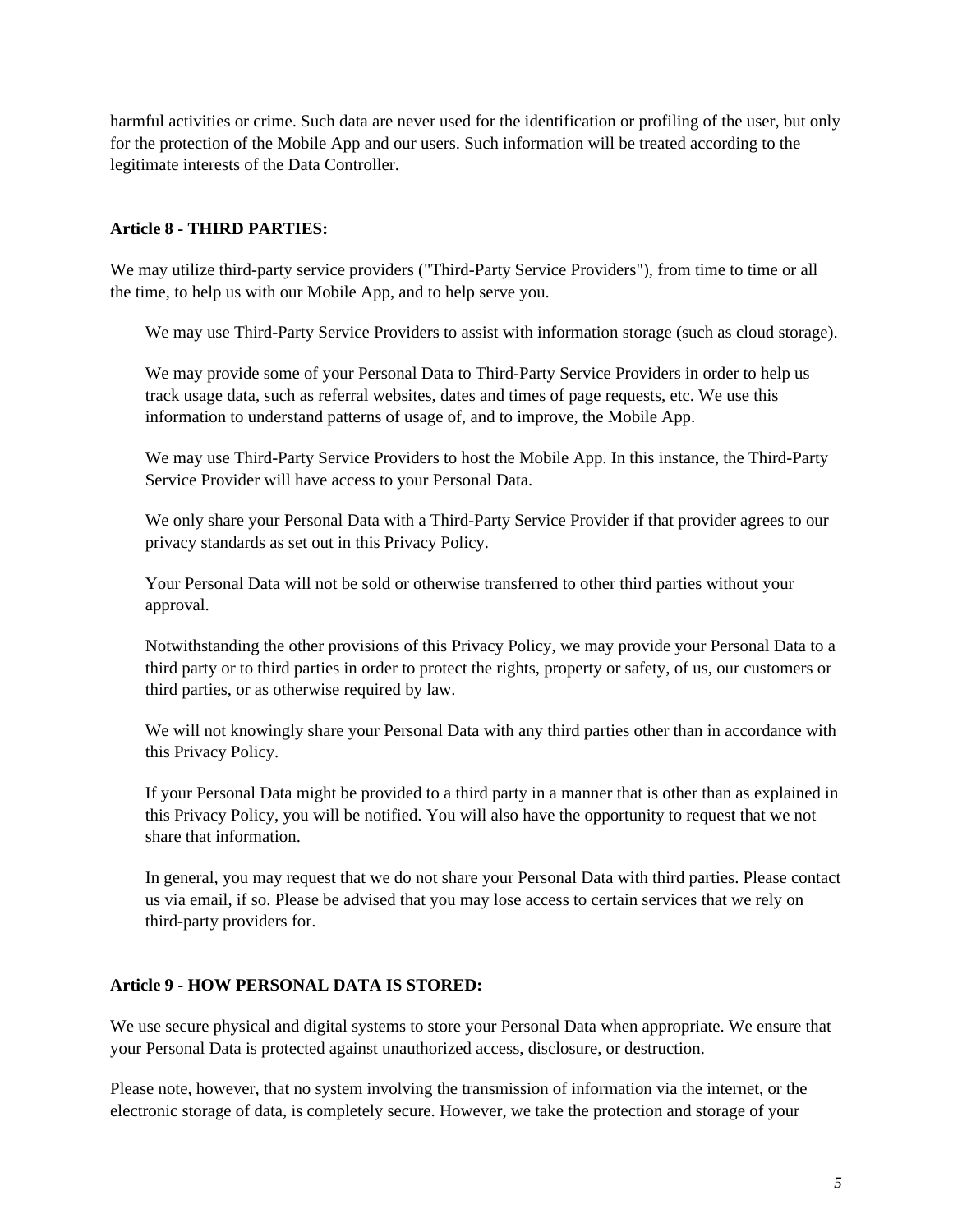Personal Data very seriously. We take all reasonable steps to protect your Personal Data.

Personal Data is stored throughout your relationship with us. We delete your Personal Data upon request for cancelation of your account or other general request for the deletion of data.

In the event of a breach of your Personal Data, you will be notified in a reasonable time frame, but in no event later than two weeks, and we will follow all applicable laws regarding such breach.

## **Article 10 - PURPOSES OF PROCESSING OF PERSONAL DATA:**

We primarily use your Personal Data to help us provide a better experience for you on our Mobile App and to provide you the services and/or information you may have requested, such as use of our Mobile App.

Information that does not identify you personally, but that may assist in providing us broad overviews of our customer base, will be used for market research or marketing efforts. Such information may include, but is not limited to, interests based on your cookies.

Personal Data that may be considering identifying may be used for the following:

- a) Improving your personal user experience
- b) Communicating with you about your user account with us

# **Article 11 - DISCLOSURE OF PERSONAL DATA:**

Although our policy is to maintain the privacy of your Personal Data as described herein, we may disclose your Personal Data if we believe that it is reasonable to do so in certain cases, in our sole and exclusive discretion. Such cases may include, but are not limited to:

a) To satisfy any local, state, or Federal laws or regulations

b) To respond to requests, such discovery, criminal, civil, or administrative process, subpoenas, court orders, or writs from law enforcement or other governmental or legal bodies

c) To bring legal action against a user who has violated the law or violated the terms of use of our Mobile App

d) As may be necessary for the operation of our Mobile App

e) To generally cooperate with any lawful investigation about our users

f) If we suspect any fraudulent activity on our Mobile App or if we have noticed any activity which may violate our terms or other applicable rules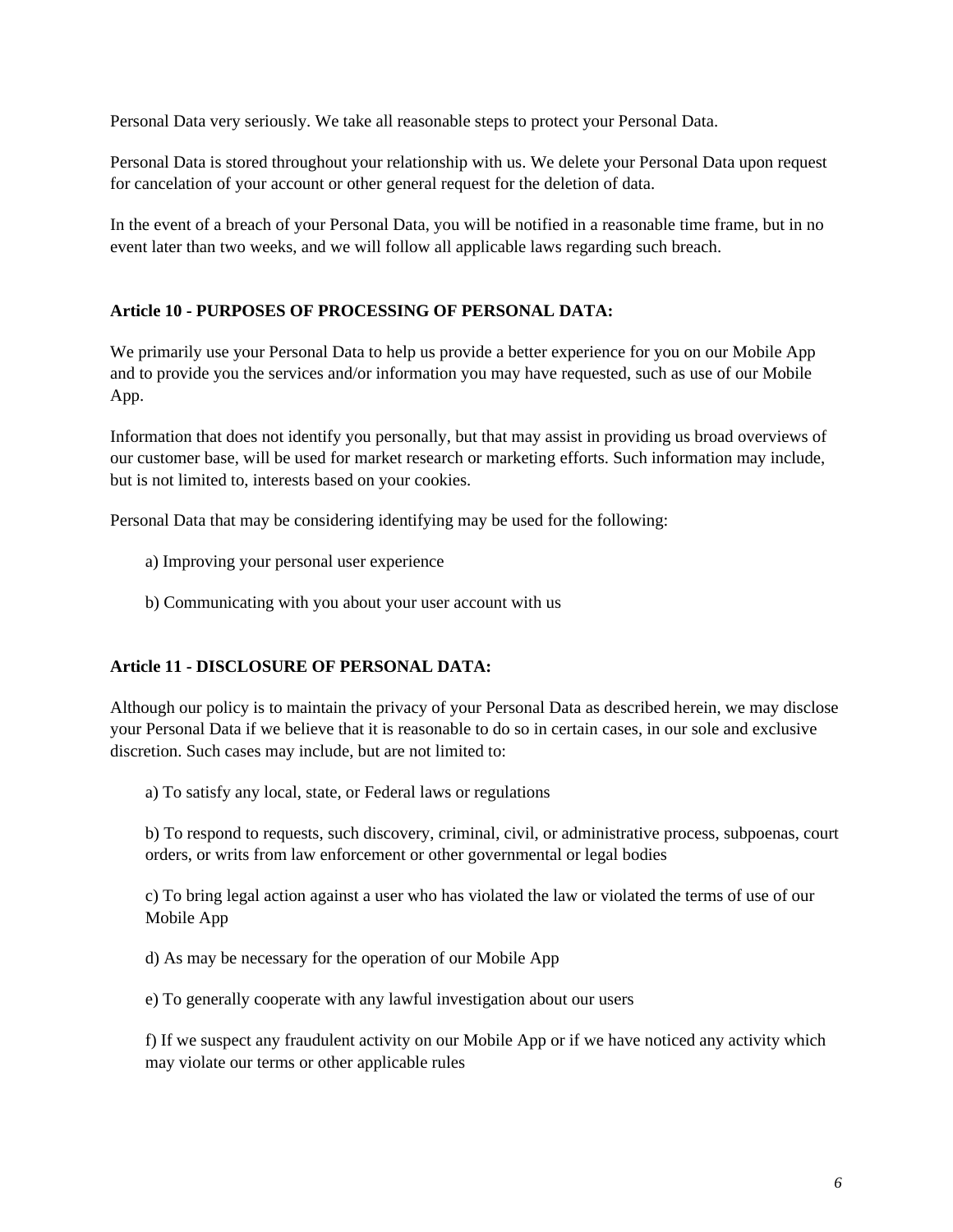### **Article 12 - OPTING OUT OF TRANSMITTALS FROM US:**

From time to time, we may send you informational or marketing communications related to our Mobile App such as announcements or other information. If you wish to opt-out of such communications, you may contact the following email: kscarbrough@pawconx.com. You may also click the opt-out link which will be provided at the bottom of any and all such communications.

Please be advised that even though you may opt-out of such communications, you may still receive information from us that is specifically about your use of our Mobile App or about your account with us.

By providing any Personal Data to us, or by using our Mobile App in any manner, you have created a commercial relationship with us. As such, you agree that any email sent from us or third-party affiliates, even unsolicited email, shall specifically not be considered SPAM, as that term is legally defined.

# **Article 13 - MODIFYING, DELETING, AND ACCESSING YOUR INFORMATION:**

If you wish to modify or delete any information we may have about you, or you wish to simply access any information we have about you, you may do so from your account settings page.

## **Article 14 - ACCEPTANCE OF RISK:**

By continuing to our Mobile App in any manner, use the Product, you manifest your continuing asset to this Privacy Policy. You further acknowledge, agree and accept that no transmission of information or data via the internet is not always completely secure, no matter what steps are taken. You acknowledge, agree and accept that we do not guarantee or warrant the security of any information that you provide to us, and that you transmit such information at your own risk.

# **Article 15 - YOUR RIGHTS:**

You have many rights in relation to your Personal Data. Specifically, your rights are as follows:

- the right to be informed about the processing of your Personal Dat
- the right to have access to your Personal Data
- the right to update and/or correct your Personal Data
- the right to portability of your Personal Data
- the right to oppose or limit the processing of your Personal Data
- the right to request that we stop processing and delete your Personal Data
- the right to block any Personal Data processing in violation of any applicable law